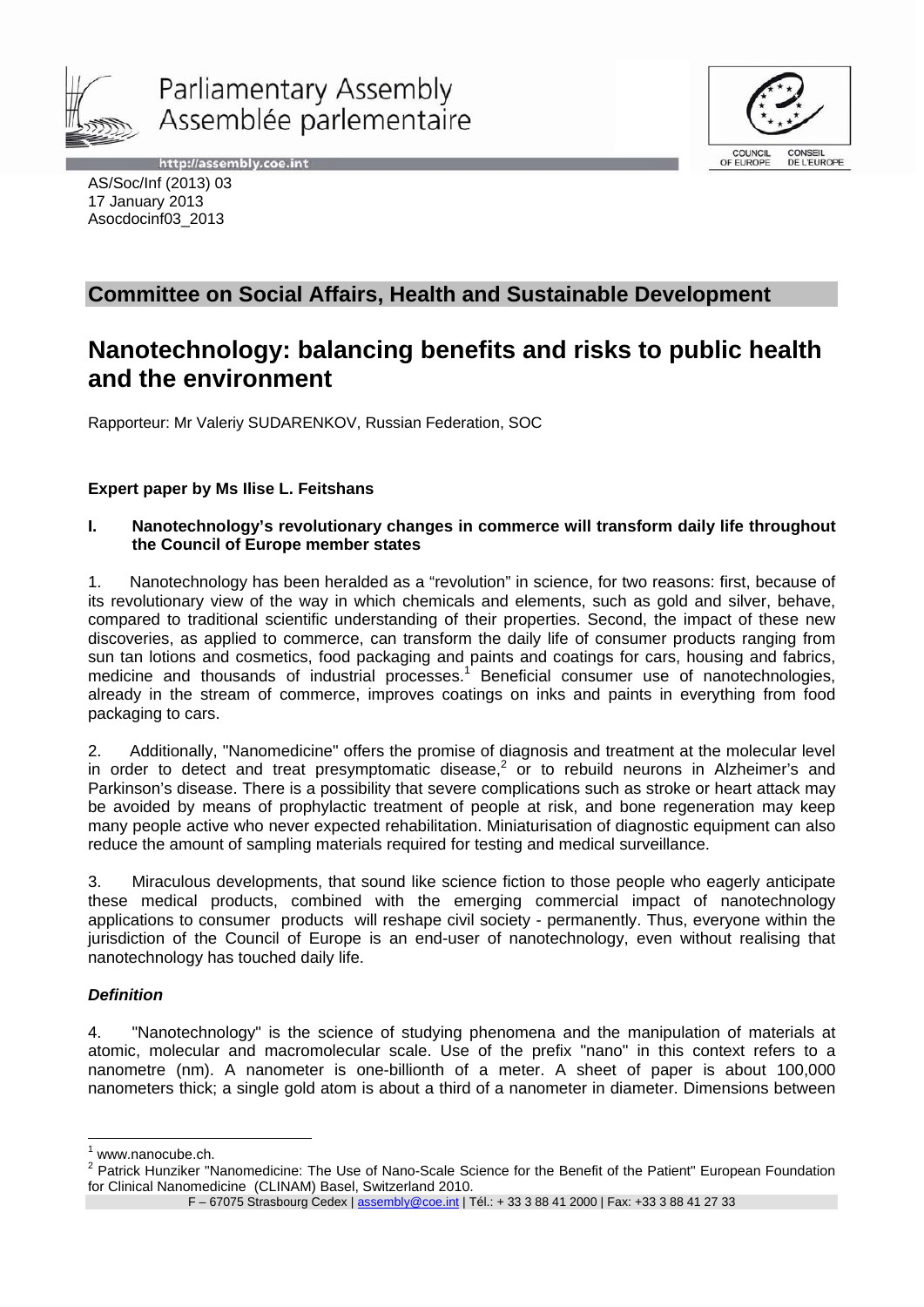approximately 1 and 100 nanometers are known as the "nanoscale".<sup>3</sup> Unusual physical, chemical, and biological properties can emerge in materials at the nanoscale. These properties may differ in important ways from the properties of bulk materials and single atoms or molecules. Theoretically, engineered or manufactured nanomaterials have greater strength and elasticity or have different electrical properties compared to material presently used in commerce. Naturally occurring nanomaterials, such as volcanic ash, also have industrial uses. "Accidental" nanoparticles may not occur in nature but may be an unintended bi-product of activities in daily life. A key policy decision must be made under law, to determine whether all of these types of "nanomaterials" will be regulated under law, based on their size and without regard to their origin.

5. Unfortunately, the role of each of these categories of "nanomaterials" and their interaction with biological processes is poorly understood at this time. Often, but not always, the properties of substances at the nanoscale differ significantly from those on a larger scale. For example, gold is inert in daily life but combustible at the nanoscale. The question whether these differences in chemical properties at the so-called "nanoscale" have any impact on industrial productivity or pose any risk to public health is therefore very important. But, the technology is so new that little is known regarding the potential dangers.

# **A. Global scientific consensus: unknown risks exist**

6. Scientists and governments agree that the application of nanotechnology to commerce poses important potential risks to human health and the environment, but the risks are unknown. Examples of high level respected reports that express this concern include: the Swiss Federation (Precautionary Matrix 2008),<sup>4</sup> the Royal Commission on Environmental Pollution (UK 2008),<sup>5</sup> the German Governmental Science Commission, ("SRU"),<sup>6</sup> Public testimony sought by USA National Institute for Occupational Safety and Health (NIOSH, Feb 2011),<sup>7</sup> the OECD working group (since 2007),<sup>8</sup> the World Health Organization (WHO),  $9$  and the World Trade Organization (WTO) several industrial groups, and various non-governmental organisations.

 $\overline{a}$ 3 www.nano.gov.

<sup>4</sup> Swiss National Science Foundation, Opportunities and Risks of Nanomaterials Implementation Plan of the National Research Programme NRP 64Berne, 6 October 2009; see also Swiss Precautionary Matrix, and documents explaining and justifying its use, available in English from the Federal Office of Public Health.

Chairman: Sir John Lawton CBE, FRS Royal Commission on Environmental Pollution, Twenty-seventh report: Novel Materials in the Environment: The case of nanotechnology. Presented to Parliament by Command of Her Majesty November 2008.

<sup>&</sup>lt;sup>6</sup> SRU, German Advisory Council on Environment, Special Report "Precautionary strategies for managing nanomaterials" Sept 2011. The German Advisory Council on the Environment (SRU) is empowered by the German government to make "recommendations for a responsible and precautionary development of this new technology". 7

See: Legal basis and justification: Niosh recommendations preventing risk from carbon nanotubes and nanofibers "post-hearing comments Niosh current intelligence bulletin: occupational exposure to carbon nanotubes and nanofibers Docket NO. NIOSH-161 Revised 18 February 2011; Testimony on behalf of ISRA (International Safety Resources Association) Before NIOSH, USA. Comments prepared by Ilise L Feitshans JD and ScM, Geneva, Switzerland. Testimony presented by Jay Feitshans, Science Policy Analyst; ISRA Draft Document for Public Review and Comment NIOSH Current Intelligence Bulletin: Occupational Exposure to Carbon Nanotubes and Nanofibers, Docket Number NIOSH-161-A.

<sup>&</sup>lt;sup>8</sup> The OECD Working Party for Manufactured Nanomaterials (WPMN) "OECD Emission Assessment for Identification of Sources of release of Airborne Manufactured Nanomaterials in the Workplace: Compilation of Existing Guidance", ENV/JM/MONO (2009)16, http://www.oecd.org/dataoecd/15/60/43289645.pdf. "OECD Preliminary Analysis of Exposure Measurement and Exposure Mitigation in Occupational Settings: Manufactured Nanomaterials" OECD ENV/JM/MONO(2009)6, 2009. www.oecd.org/dataoecd/36/36/42594202.pdf.

<sup>&</sup>quot;OECD Comparison of Guidance on selection of skin protective equipment and respirators for use in the workplace: manufactured nanomaterials", OECD ENV/JM/MONO(2009) 17, 2009. www.oecd.org/dataoecd/15/56/43289781.pdf.

<sup>&</sup>lt;sup>9</sup> WHO Guidelines on "Protecting Workers from Potential Risks of Manufactured Nanomaterials" (WHO/NANOH), (Background paper) 2011. WHO's Stated Purpose: "These Guidelines aim to facilitate improvements in occupational health and safety of workers potentially exposed to nanomaterials in a broad range of manufacturing and social environments. The guidelines will incorporate elements of risk assessment and risk management and contextual issues. They will provide recommendations to improve occupational safety and protect the health of workers using nanomaterials in all countries and especially in low and medium-income countries."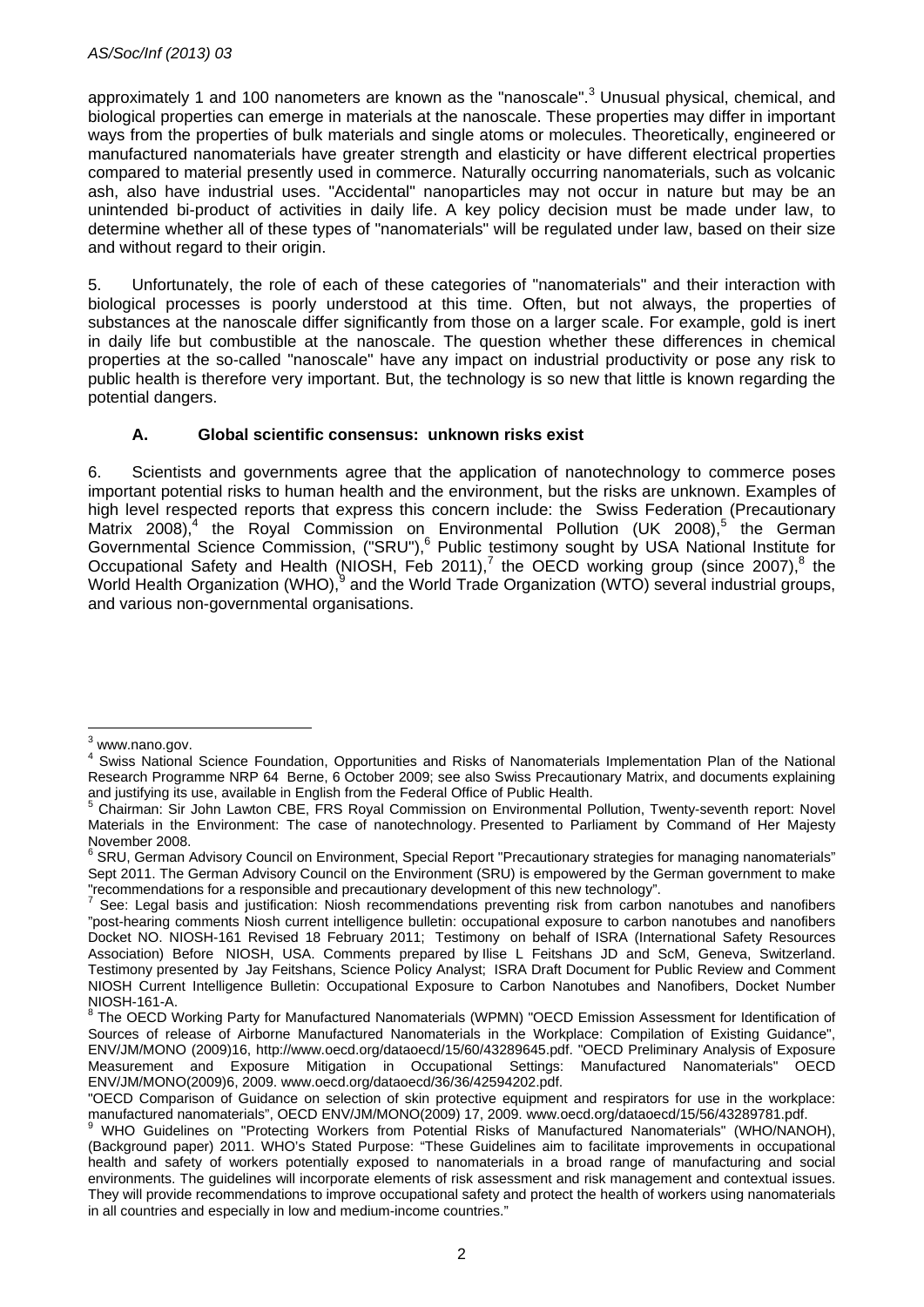7. One example the Swiss National Science Foundation has stated, "Physically confining materials at the nanoscale alters the behaviour (sic) of electrons within them, which in turn can change the way they conduct electricity and heat, and interact with electromagnetic radiation. Moreover, materials engineered at the nanoscale can enter into places that are inaccessible to larger materials,… These behaviours (sic) also have potential consequences on the abilities of synthetic nanomaterials to cause harm in novel ways."

8. Qualitative data to protect exposed people and the greater ecological system that surrounds the human environment lags behind industrial use, research and application of nanotechnology to consumer products. In its Special Report "Precautionary strategies for managing nanomaterials" the German Advisory Council on the Environment (SRU) urged responsible development. "The possible consequences of this use have not been sufficiently studied. There is a danger of a widening gap between the technological development and the knowledge about risks.… **The SRU holds the view that the regulation of nanomaterials is in urgent need of reform and calls for more transparency with regard to the use of nanomaterials in consumer products."10**

9. This view is consistent with the Report of the Royal Commission on Environmental Pollution of the UK, (2008) which expressed concern that "novel" materials using nanotechnologies could hold catastrophic consequences and a "nightmare scenario" comparable to thalidomide, despite the best of intentions, but at the same time cautioned against any ban or moratoria on nanomaterials.<sup>11</sup>

10. In response to these emerging science policy issues, a plethora of drafts about nanotechnology are floating around the web and in legislatures around the world: the Organisation for Economic Cooperation and Development, (OECD), the World Health Organisation (WHO),<sup>12</sup> the European Union, USA,<sup>13</sup> China, South Africa, India, the International Standards Organisation (ISO), <sup>14</sup> SICAM, NATO, trade associations, and non-governmental organisations have proposed laws for nanotechnology. Around the world jurisdictions at the state, national and local level, including places as small as Cambridge, Massachussetts in the USA, have drafted nanotechnology regulations and laws, often with several different agencies competing for regulatory turf.

<sup>&</sup>lt;sup>10</sup> SRU. 1 September 2011: More precaution in the management of nanomaterials.

<sup>&</sup>lt;sup>11</sup> Roval Commission on Environmental Pollution, UK 2008 paragraph 1.37 "As we have noted, history is replete with instances where such assumptions were shown to be flawed too late to avoid serious consequences. The second approach assumes that the state of the science is up to the job of detecting problems unambiguously and at an early enough stage to prevent widespread damage, which we have not found to be the case here. The third view would deny citizens and consumers the real lifestyle and health benefits that technologies based on novel materials might provide. "<br><sup>12</sup> For stakeholder comments, See: The Work, Health and Survival Project, ("WHS") including: Intern

Resources Association (ISRA), Fullerton California, Earth Focus Foundation, Geneva, Switzerland; Digital 2000 Productions, Stafford, Texas, USA; Donald H. Ewert, IH, VP-Field Services nanoTox, Inc.; Keith Robson, CEO, AssuredNano, Dr Gustav Gob and International Sustainable Energy Organization (ISEO) Geneva, Switzerland, Comments presented by: Ilise L Feitshans JD and ScM "WHS Stakeholder Comments RE: WHO Guidelines on "Protecting Workers from Potential Risks of Manufactured Nanomaterials" (WHO/NANOH), (Background paper) 2011", WHS Geneva, Switzerland 30 March 2012.

<sup>&</sup>lt;sup>13</sup> Over twelve major federal agencies have regulations pertaining to nanotechnology in the USA, but these rules are not well co-ordinated. The US Environmental Protection Agency (EPA) has accepted jurisdiction of nanoparticles under the Clean Water Act, the Toxic Substances Control Act (TSCA) and in a voluntary "stewardship programme". The Food and Drug Administration (FDA) has issued guidance and proposed rules regarding medical devices that apply nanotechnology to nanomedicine, but intellectual property is governed by the Patent and Trademark Officer (PTO) and workplace exposures are governed by the Occupational Safety and Health Administration (US DOL OSHA), the National Institute for Occupational Safety and Health (US DHHS CDC NIOSH) and the Occupational Safety and Health Review Commission (OSHRC). See: Ilise Feitshans: "Designing an effective OSHA compliance program" (Westlaw.com, hard copy west thomson Reuters, updated annually).<br> $^{14}$  International Ctristic Control Ctristic Control Ctristic Control Ctristic Control Ctristic Control Ctristic Control Ctristic Control Ctristic Control Ctristic Control C

<sup>14</sup> International Standards Organization (ISO) Technical Committee (TC) 229, in conjunction with the International Electrotechnical Commission (IEC) TC 113, that directs activities on nanotechnologies standards at international level. Note that although influential, ISO is not a government agency or an international organisation with sovereignty.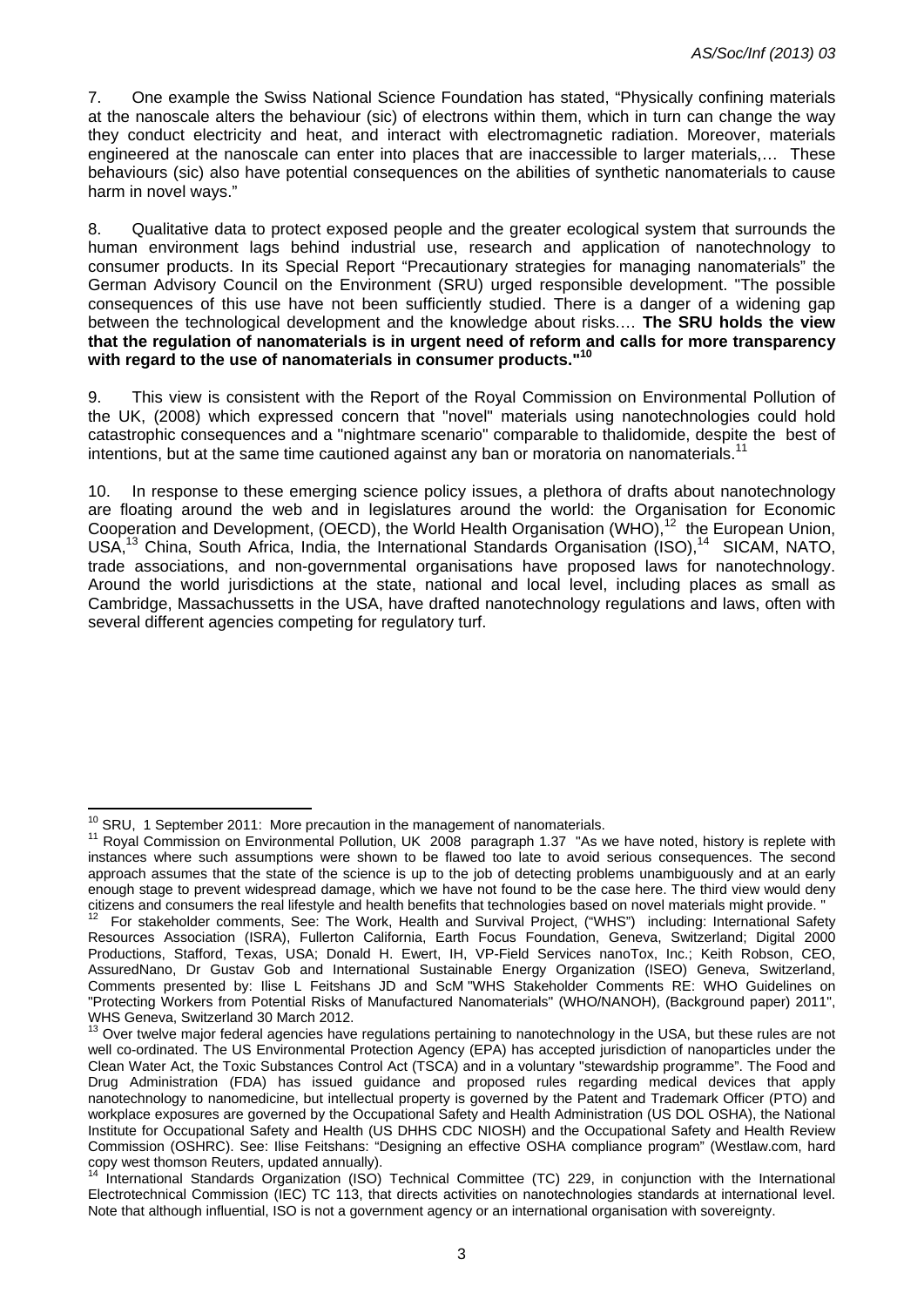$\overline{a}$ 

11. There are many systems in development phase but few efforts towards harmonisation. Hundreds, if not thousands, of proposed nanotechnology laws and regulations are under consideration, in addition to the existing laws that already claim jurisdiction over the use, production and disposal of products that apply nanotechnologies. The full list of relevant laws is too long to print here even as an appendix, but a summary compiled by the Rapporteur is available from the Secretariat.<sup>15</sup>

#### **B. The regulatory dilemma: how can the benefits of nanotechnology be realised, while minimising the risk of harm?**

12. Striking a balance between research and development of toxic nanomaterials despite unknown risks is a clear and consistent theme of background papers about regulation of nanomaterials, throughout the world. Law and science have partnered together in the past to solve major public health issues, ranging from the asbestos threat to industry to averting the threat of a nuclear holocaust. Such precedents are the hallmark of expensive "big science" legislation in the twentieth century, which funded important advances in human progress despite unquantified but undisputed risk.

13. The SRU report provides a prudent benchmark for international human rights laws encouraging public health risk management and environmental protection of "novel" applications of nanotechnologies. The report wisely stated: "The objective is to allow for innovation but also to identify and reduce risks at an early stage."

14. By applying this mantra, the Council of Europe can take action to ensure that international human rights to health are protected while balancing the vital economic interest among member states for competing with existing programmes to advance nanotechnologies. Nanotechnology's revolution for commerce can also revolutionise public health; but to do so requires forethought in legislative drafting followed by harmonisation of the divergent, sometimes overlapping laws regarding nanotechnology, within Council of Europe member nations and around the world.

15. There is a clear role for the Council of Europe in three regards:

As noted, plenty of laws exist already, but there are gaps in significant areas where the Council of Europe can act in order to cultivate a culture of innovation while protecting human rights to health:

- 1. Defining nanotechnology and its related terminology clearly and consistently under law in the 47 member states;
- 2. Harmonisation of existing and emerging laws at local, national and international levels, in order to prevent needless duplication and resolve conflicts regarding definitions, jurisdiction and substantive requirements that may be at odds with each other despite a common overarching goal of promoting commerce and protecting public health;
- 3. Consumer education including education of industries who are end-users and consumers of nanotechnology products (i.e. ink with nanometer protective coatings in packaging) and workers and their families who are exposed to raw products.

16. The goal of these activities should be a clear and persuasive defence of the human right to health for workers, consumers, industrial users of nanotechnology and for all stakeholders. Thus there is a possible role for the Committee of Ministers. First, there should be a Study Commission, charged with the mission to evaluate political and legal aspects to determine whether there should be a Convention regarding "nanotechnology and human rights/health". The Commission should also consider whether a Protocol to an existing Council of Europe Convention such as the Oviedo Convention on Biomedicine and Human Rights (open to ratification by non-member states, like the Cybercrime Convention which binds the USA) may be appropriate. This goal can be achieved through open dialogue and transparent legislative process that can serve as a model for the rest of the world both in form and in substance.

<sup>&</sup>lt;sup>15</sup> Valeriy Sudarenkov "Nanotechnologies, a new danger to the environment?", Preliminary draft report AS/ENA (2011) 35, 22 September 2011, Council of Europe.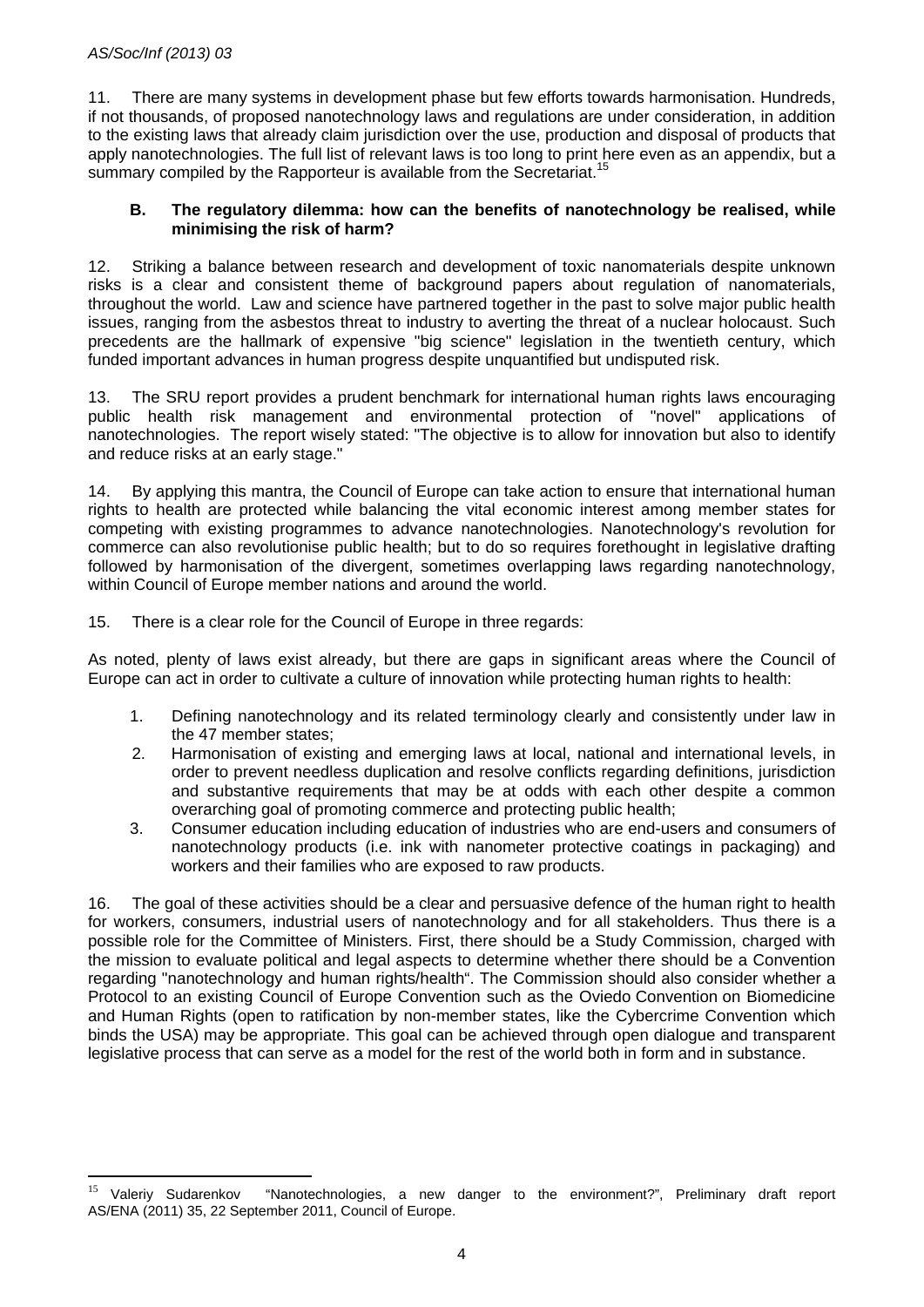# **C. Nanotechnology's role in shaping civil society**

17. **Nano-consumer products are here!** How big is a Nano? Nanotechnology is predicted to be 3 trillion US dollars of US GDP by 2015, according to Murashov and Howard.16 The Rapporteur believes the European Union has invested 5,1 billion Euros through its Framework Programmes.<sup>17</sup> China's annual nanotechnology conference and expo demonstrates that Asia too, wants to be a major player - investing and exporting products that apply nanotechnology.18

18. Every nation has a nanotechnology policy; low and medium income nations without leading industries provide a clean slate for development of nanotechnologies without the economic disruptions caused by displacement of existing industries in the industrialised nations. Brazil, South Africa, South Korea, China, Sri Lanka, India and Thailand all have breakthrough nanotechnology programmes. By contrast to older industries, such as manufacturing in the so-called "rust belt" where outdated equipment has been abandoned without providing new tools or new jobs for the people left behind, nanotechnology attracts new investment despite a failing global economy.

19. The glitzy customer appeal of "nano" products is underscored by the unexpected success of NANO MANIA - which became the subject of rapid and lucrative trading online when the Swiss grocery store chain, "MIGROS" distributed free toys called "nanomania". It is no surprise therefore that the Swiss "nanocube" website testifies to the rapid increase in consumer products containing nanoparticles. Their trivia quiz begins with the interactive question, "42 consumer products in this photo rely on nanotechnologies. Can you find them?".<sup>19</sup> The answers range from bicycle tyres to the lining of a refrigerator, and a wide variety of products inside it.

#### **II. Benefits of nanotechnologies for the environment and human health**

20. Nanotechnology holds the promise of meeting global challenges of the twenty-first century regarding providing alternative energy, protecting the human right to clean water, ensuring wildlife protection, clean-up of brownfields, and reducing the global disease burden.

19 www.nanocube.ch.

 $\overline{1}$ 

<sup>&</sup>lt;sup>16</sup> Vladimi Murashov and John Howard, "Essential features for proactive risk management in : nature nanotechnology" Vol 4, www.nature.com/naturenanotechnology, Aug 2009 Macmillan Publishers. "Nanotechnology is predicted to improve many aspects of human life. By 2015, it is estimated to represent \$3.1 trillion in manufactured goods. Data is emerging that exposure to nanomaterials may pose a health risk to workers. If the economic promise of nanotechnology is to be achieved, ways need to be found to protect nanotechnology workers now". The authors also noted: "There is a significant time lag between the emergence of any new technology and the generation of sufficient risk assessment information to be able to conduct a thorough quantitative risk assessment and to write a traditional regulatory occupational risk management standard […] In the case of nanotechnology, the remarkable variability of nanomaterial compositions, the new properties of these nanomaterials and the introduction of new manufacturing processes bring extra challenges to the process of adopting either mandatory or voluntary risk management approaches".<br><sup>17</sup> Valeriy Sudarenkov "Nanotechnologies, a new danger to the environment?", Preliminary draft report AS/ENA (2011)

<sup>35, 22</sup> September 2011, Council of Europe, citing European Commission, "Communication from the Commission to the Council, the European Parliament, the European Economic and Social Committee and the Committee of the Regions: On the progress made under the Seventh European Framework Programme for Research," Commission of the European Communities, 2009, p. 43. Hellsten, E., (DG Environment, European Commission), "Environment and Health Aspects of Nanomaterials – An EU Policy Perspective," presentation to the Nanotech Northern Europe 2008 conference, Copenhagen.<br><sup>18</sup> llien L. Fait

<sup>18</sup> Ilise L Feitshans, "China in the WTO: The Future of Regulation Protecting the Safety and Health of Workers Using Nanotechnology" unpublished paper, Geneva School of Diplomacy 2010. Discussion of CHINANANO 2009: annual conference in Beijing, China, September 2009, sponsored by the National Center for Nanoscience and Technology, Peoples Republic of China.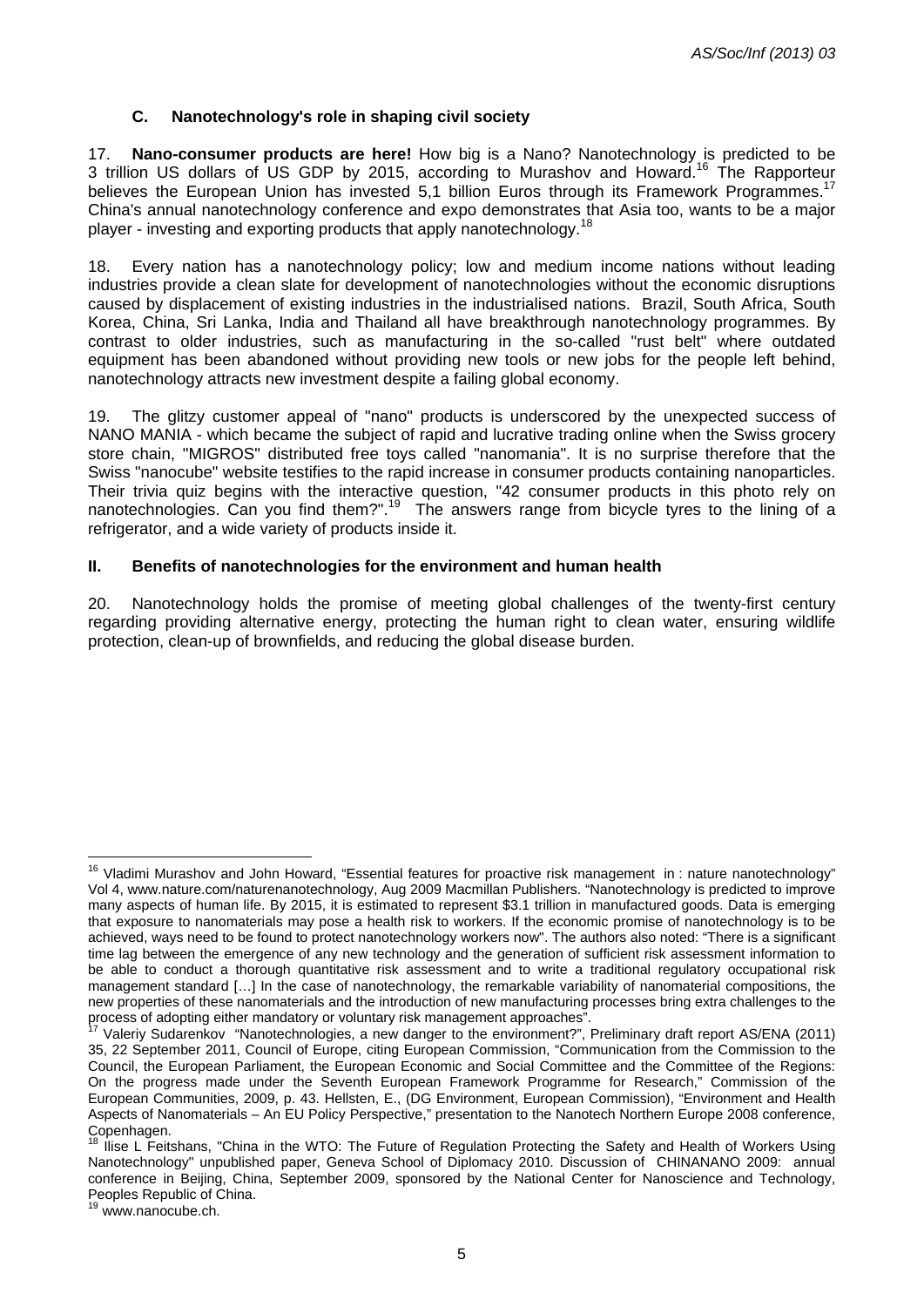# 21. **Cheap and clean energy** 20

Prototype solar panels incorporating nanotechnology are more efficient than standard designs when converting sunlight into electricity. Nanotechnology is in use in batteries, nanomaterials may improve hydrogen storage materials and catalysts for fuel cells. By creating more surface area and lighter storage units, nanotechnology can enhance energy generation, conversion and storage for: fuel cell, solar cell, thermo-to-electric, biomass energy, hydrogen storage, secondary batteries, super-capacitors, and thermal storage fluids.

# 22. **Protecting the human right to clean water**

Nanotechnology offers<sup>21</sup> inexpensive water purification due to rapid, low cost impurity detection. Magnetic interactions using ultra small rust can help remove arsenic from drinking water. Nanotechnology may also improve air and water quality monitoring, by developing more sensitive detection devices that can measure a broad range of pollutants and toxic agents simultaneously. Rapid detection allows for swift response, thereby minimising damage and reducing remediation costs. According to the Rapporteur, "nanoporous membranes that filter pathogens and other undesirable material are now commercially available. Some scientists propose to remediate ground water pollution by using nanoparticles of iron as a chemical reductant.<sup>22</sup> Nano-engineered membranes could be used for more energy-efficient water purification processes (desalination by reverse osmosis) (sic)".

# 23. **Clean-up of brownfields**

Antimicrobial properties of nano-silver may clean up oil spills and hazardous chemicals.

# 24. **Pollution reduction and environmental progress**<sup>23</sup>

Lighter cars and machinery that require less fuel; alternative fuel and energy sources; and materials that detect and clean up environmental contaminants all seem possible. The University College of Dublin (UCD) Center for Bio-Nano Interactions (CBNI) studies the impact of nanoparticles dispersed in environmental milieu, where decaying plant and animal matter becomes natural organic matter, typically composed of polysaccharides, interact with nanoparticles, and examines how this interaction affects organic stability, dispersability, environmental fate and behaviour.

#### 25. **Reducing the global disease burden**

Improvements in health care through enhanced diagnosis and treatment will increase personal wellbeing worldwide, as discussed below.

#### 26. **Mitigating economic crisis**

Investment in nanotechnology will stimulate economic growth that otherwise might not exist during the economic crisis. This will in turn support development of ancillary industries, such as marketing for new products, recycling and disposal of waste and litigation regarding: intellectual property and liability.

#### **III. Nanotechnology and risk**

27. The risks associated with current consumer and industrial uses remain unknown and therefore unquantified. CBNI has begun research regarding plants, animals, and micro-organisms in order to understand the potential impact of nanoparticles upon ecosystems.

 $\overline{a}$ 

<sup>&</sup>lt;sup>20</sup>www. nano.gov.<br><sup>21</sup> www.nano.gov.<br><sup>22</sup> UNEP http://www.unep.org/yearbook/2007/PDF/7\_Emerging\_Challenges72dpi.pdf.<br><sup>23</sup> www.nano.gov.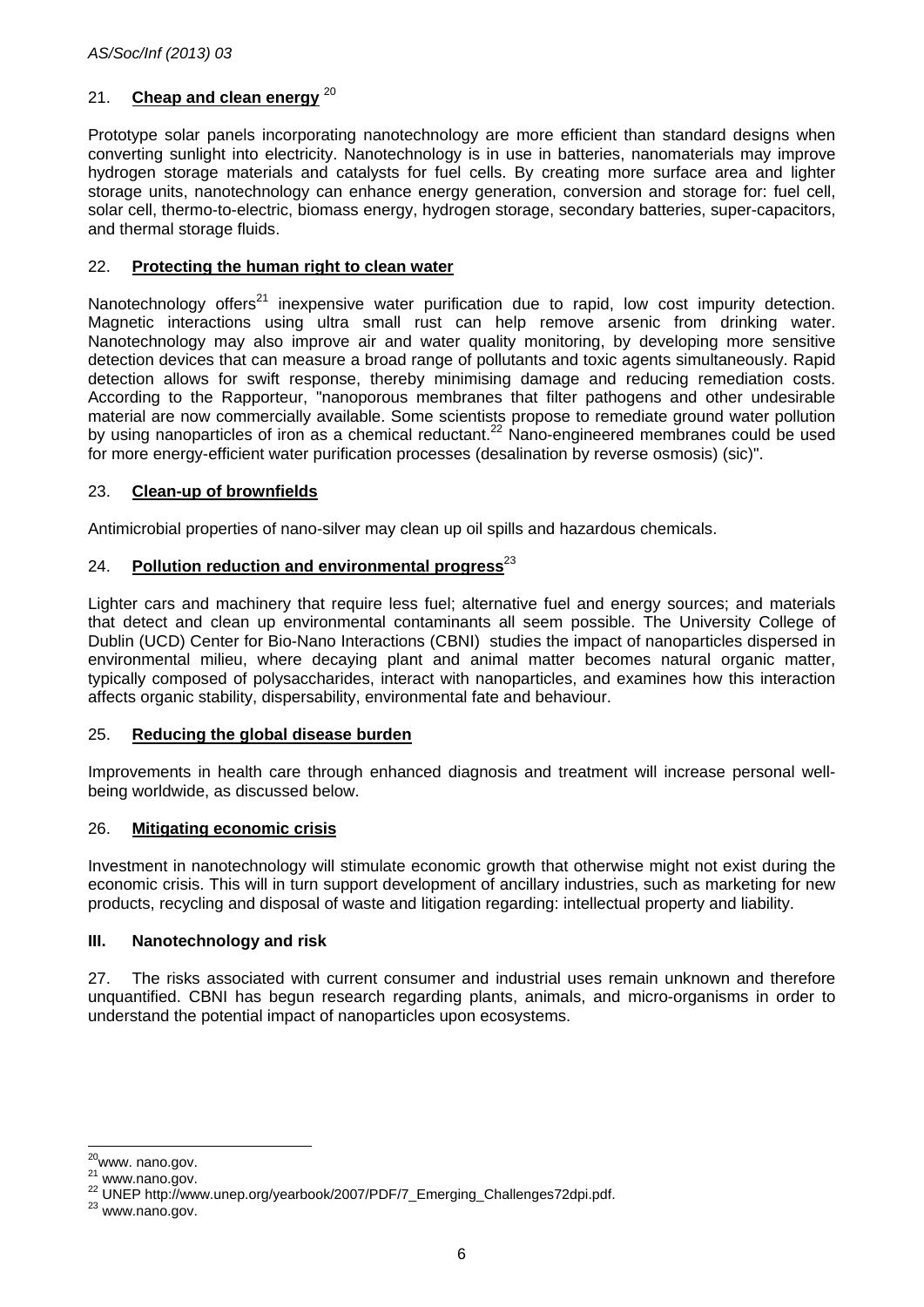# **A. Nanotechnology and human health**

#### 28. **Nanomedicine**:

Instead of the large and costly "packaging" associated with capsules and pills, application of nanotechnology to medicine will allow probes and pharmaceuticals to move into tissues by traversing cell membranes, thereby disrupting the disease process. This will enable doctors to diagnose, treat and cure diseases and illnesses that were previously considered untreatable. So too, lighter and stronger medical implants could be created using nanotechnology. For example, nanoelectronic systems might detect and process information leading to the development of artificial retina or cochlea.<sup>24</sup> Pharmaceuticals reformulated with nanoparticles have greater absorption, and, applying nanotechnology, opticians can use new coatings for eyeglasses to make them scratch resistant.

29. Although human exposure to nanoparticles remains miniscule, it is believed the consequences of these small exposures may be great. No one knows exactly how nanoparticles interact with biological systems, or with each other. Consequently, the same dazzling feature of nanotechnology that makes possible crossing the semi-impermeable membrane of cells for nanomedicine also may unleash negative results that cannot be contained. For this reason, the EU laboratories of "QNano" are studying the so-called "fate" and behaviour of nanoparticles that interact with biological processes. The Rapporteur noted, "2004 reports from two academies in the UK emphasised the importance of the life cycle of the enhanced material from "cradle-to-grave" or Life Cycle Assessment-LCA analysis."<sup>26</sup> This approach is consistent with sound industrial hygiene practice and accepted methods for ecological protection.<sup>2</sup>

#### 30. **Friend or foe?**

The same ability to traverse the cell wall or to cling to the protein corona at the exterior of the cell membrane in order to heal also has some scientists worried about the ability of unwanted nanoparticles to do the same thing: disrupt the ongoing biological process in humans or the larger ecosystem. Uncontrolled mass doses of toxic nanoparticles could have catastrophic effects, thus inadvertently causing harm. Working with NIOSH, the Organisation for Economic Cooperation and Development (OECD) in November 2007 established the OECD Working Party on Manufactured Nanomaterials; their collaboration established a NIOSH-led project to raise awareness about - and harmonise approaches for - exposure measurement and risk mitigation when using nanomaterials.<sup>28</sup> In 2010, NIOSH asked for public comment:

*"Whether the hazard identification, risk estimation, and discussion of health effects for carbon nanotubes and nanofibers are a reasonable reflection of the current understanding of the evidence in the scientific literature" <sup>29</sup>* in the hope of learning more about filters, barriers best practices and the bio-nano interactions that can stop or cause illness and injury in the workplace.

<sup>24</sup> Valeriy Sudarenkov "Nanotechnologies, a new danger to the environment?" Preliminary draft report AS/ENA (2011) 35, 22 September 2011, Council of Europe, citing The Royal Society & The Royal Academy of Engineering report, July 2004 "Nanoscience and nanotechnologies: opportunities and uncertainties".

<sup>&</sup>lt;sup>25</sup> www. Nano.gov.<br><sup>26</sup> Valeriv Sudarenkov, "Nanotechnologies, a new danger to the environment?" Preliminary draft report AS/ENA (2011)35, 22 September 2011, Council of Europe, citing The Royal Society & The Royal Academy of Engineering report, July 2004 "Nanoscience and nanotechnologies: opportunities and uncertainties" page 32. The LCA is the systematic analysis of the resource usages (for example, energy, water, raw materials) and emissions over the complete supply chain from the 'cradle' of primary resources to the 'grave' of recycling or disposal.<br><sup>27</sup> Mark Hoover and Morgan Cox, "A Life-Cycle Approach to Development and Application of Air Sampling Methods and

Instrumentation" Figure 4.1, Radioactive Air Sampling Methods , edited by Mark L. Maiello and Mark D. Hoover, "the cycle begins with evaluation of a mission or performance requirement, (real or emerging); proceeds through research ADN development, prototype testing, production control testing, training, and acceptance of a method and the associated instrumentation to accomplish the mission; continues with initial calibration, functional checks, and accumulation and review of operational experience to conduct the mission in a scientifically defensible manner, proceeds through maintenance and recalibration and through periodic performance testing to ensure the method is still working; and eventually ends with either the ultimate completion of the mission or the replacement of the method by more effective methods".

<sup>&</sup>lt;sup>28</sup> OECD Workshop on Exposure Assessment & Exposure Mitigation and NIOSH October 2008 Frankfurt, Germany <sup>29</sup> Ilise L Feitshans Review and Comment NIOSH Current Intelligence Bulletin: Occupational Exposure to Carbon Nanotubes and Nanofibers [PDF - 804KB] Docket Number NIOSH-161 "Legal basis and justification: Niosh recommendations preventing risk from carbon nanotubes and nanofibers" prepared in response to the question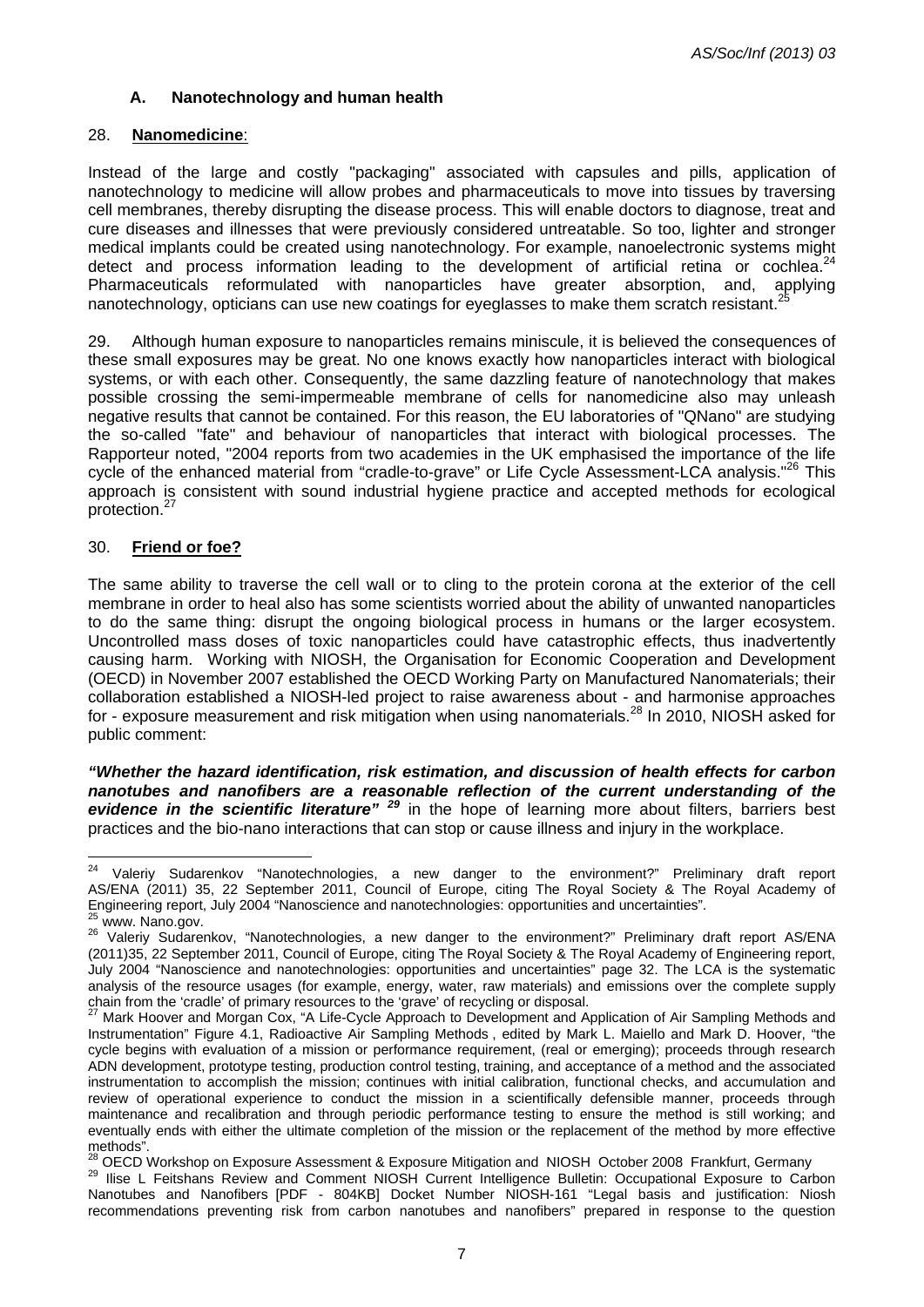$\overline{a}$ 

31. New research on the movement of nanoparticles asks whether air pollution that includes nanoparticles can cause changes in heart rhythm or blood pressure, leading to episodes of heart attack or respiratory distress. Research about air pollution suggests that cells and organs may demonstrate toxic responses even to apparently non-toxic substances when they are exposed to a sufficient dose at the nanoscale.<sup>30</sup> This notion is intuitively logical, although empirically hard to prove.

32. **The question whether the type or source of nanoparticle interactions makes a difference under law** is one area, however, where regulators must make a policy decision whether all nanoparticles (regardless whether natural, synthetic, manufactured, engineered or accidental) and the context in which they come into contact with humans should be treated the same way under law. The source of nanoparticles that cause harm could allow some types of nanoparticles to be exempted or held to a higher standard. If so, methods must be built into the law to tease apart the types of nanoparticles, unless the law makes a policy decision to deliberately examine only the context and effects. Methods for determining which types of nanoparticles make an important difference from the standpoint of liability, unless legislators determine that a duty exists to protect against all types of nanoparticles.

33. Evidence of occupational exposure leading to damage of the lung from the application of nanotechnology in China has already appeared in the scientific literature.<sup>31</sup> Claims that seven Chinese factory workers developed severe lung damage from inhaling nanoparticles are stoking the debate over the environmental - health effects of nanotechnology. A paper published in the European Respiratory Journal claims to be the first to document cases of ill health caused by nanoparticles in humans.<sup>32</sup> The study described seven women, aged 18–47 years, who worked in an unidentified printing factory in China; two of them later died. They had pleural granulomas — ball-like collections of immune cells in the lining of the lung that form when the immune system is unable to remove a foreign body. They also had excessive, discoloured fluid in the lung lining. Particles around 30 nanometres in diameter were found in lung fluid and tissue in the lung.

# **B. Impact on the environment and non-human species**

34. Significant gaps in our knowledge about the environmental fate and toxicity of nanoparticles after they have been used for a targeted purpose have raised grave concern among researchers and policymakers. No one knows the effect of nanoparticles on animals, plants or micro-organisms once the particles come into contact with cell membranes or the proteins that surround the cell. Do they bind to them, or are there some types of particles that will cluster by themselves or be repelled by the organism?<sup>33</sup> According to the Rapporteur, "Various impacts were observed on crustaceans and fish in several studies: alterations of embryonic development in zebrafish (Danio rerio), alterations in the respiratory capacity of rainbow trout exposed to single wall carbon nanotubes, mortality events in amphibians exposed to high concentrations of carbon nanotubes with double walls." <sup>34</sup>

presented by the National Institute for Occupational Safety Health: on behalf of the International Safety resources Association, February 2011.

<sup>&</sup>lt;sup>30</sup> The Royal Society & The Royal Academy of Engineering report, July 2004 "Nanoscience and nanotechnologies: opportunities and uncertainties" pages 39, 40. http://www.nanotec.org.uk/report/Nano%20report%202004%20fin.pdf.<br><sup>31</sup> See message from Andrew Cutz, Date: Friday, 21 Aug 2009, Lung damage in Chinese factory workers sparks he

fears.

<sup>&</sup>lt;sup>32</sup> Y. Song, X. Li and X. Du Eur. Respir. J. 34, 559–567; 2009 Song, Exposure to nanoparticles is related to pleural effusion, pulmonary fibrosis and granuloma, Eu J Resp, doi 10.118309031936. 00178308, 2009<br>http://erj.ersjournals.com/content/34/3/559.full.pdf.

Stark, W. J., Nanoparticles in Biological Systems. *Angewandte Chemie International Edition 2011*, 50, 1242-1258 and Walczyk, D., Bombelli, F.B., Monopoli, M.P., Lynch, I., Dawson, K.A. , What the cell "sees" in bionanoscience. J. Am. Chem. Soc. 2010, 132, 5761-5768.

<sup>34</sup> Sudarenkov, citing *Ministère de l'écologie, du développement durable, des transports et du logement « Développement et régulation des nanotechnologies » 28 septembre 2009 (mis à jour le 21 janvier 2010).*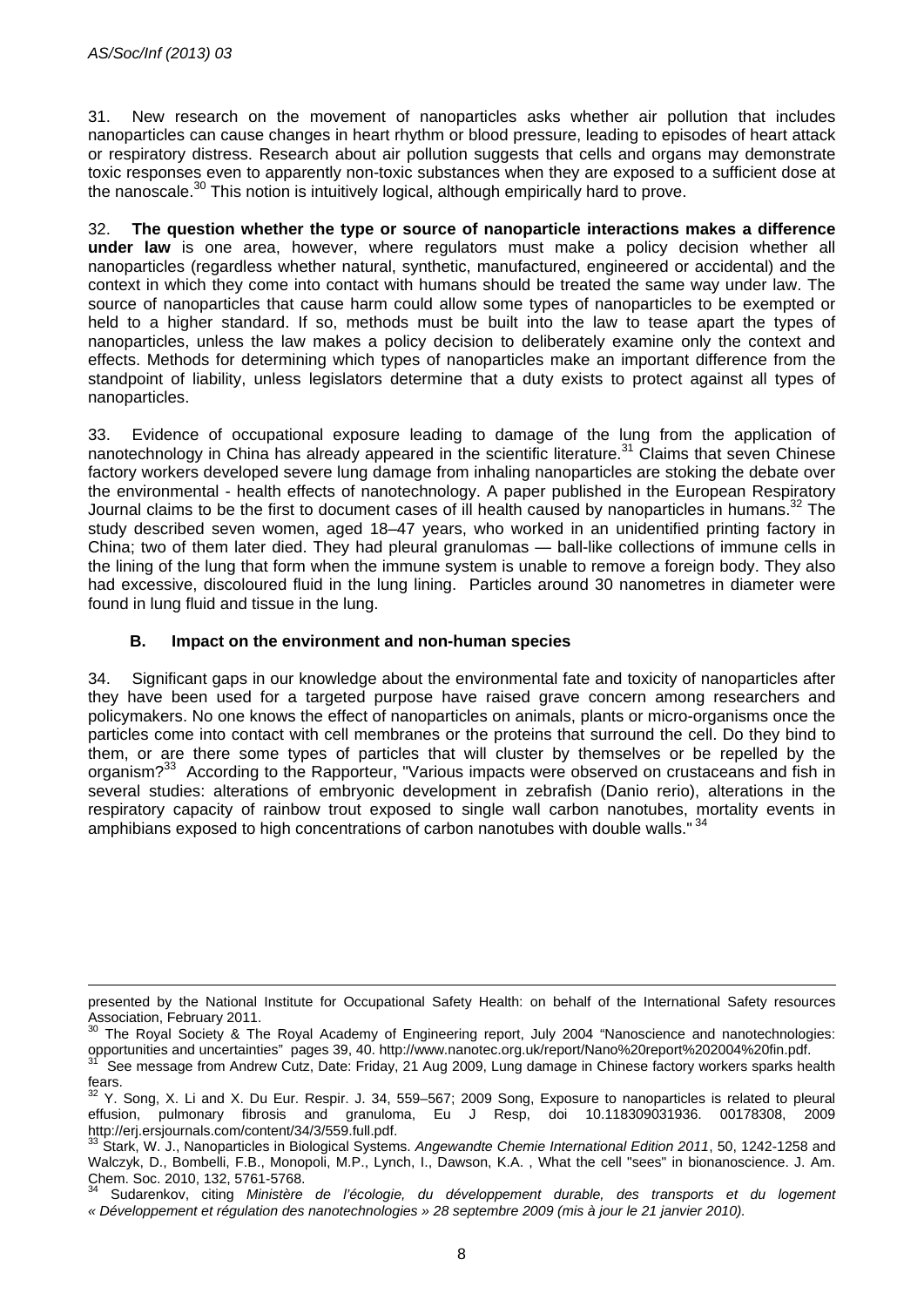35. Current data suggests that the biological behaviour of nanoparticles and the subsequent effects of that behaviour involves a biological interface, but the natural process itself remains poorly understood. Thus, sound information describing this scientific phenomenon is limited; therefore few conclusions can be drawn to guide regulatory activities using robust evidence, at this time.

# **IV. Nanotechnology and bioethics**

36. Are there bioethical issues of health policy regarding the widespread application of nanotechnologies in commerce in Europe in the 21st century ?

37. Short Answer: Nanotechnology poses the greatest bioethical issue of informed consent for the 21st Century, for Europe and for the rest of the world. The state of the art is such that sound regulators of health-policy issues have more questions than reasonable people or responsible scientists can clearly answer at this stage. This preliminary discussion therefore outlines key areas for further research, but underscores that any conclusion about the content of the requisite disclosure that are the building blocks of informed consent is premature.

# **A. Statement of the problem: disclosure of risk information when no information exists**

38. Disclosure of risk information is a fundamental tenet of informed consent, but we don't know what we don't know in nanotechnology. Informed consent is the linchpin of protecting consumer health, public health in the use of traditional and nanomedicines, and protecting the life of businesses engaged in commerce using applications of nanotechnology, because it protects disclosing entities from potential liability.

39. Traditional informed consent principles in regulations such as REACH PIC requires product providers to disclose information concerning risk to consumers so that people or corporations using or purchasing a product can make informed choices about those products before purchasing or using them. In exchange for this disclosure, however, consumers are then presumed to have understood and accepted the risks of potential harm associated with the product, thereby insulating the provider of the goods or services from liability in the event of harm.

40. One key bioethical issue of informed consent involves the consumer or user's ability to understand the information disclosed. Another bioethical issue concerns whether the disclosure is adequate to enable people or corporate consumers to reasonably accept and manage risks after making choices based on the information given. Additional issues concern the quality of the data about risk, such as whether it is reliable, replicable by other researchers or otherwise applying methods accepted in the scientific community and therefore valid by consensus if not under a specific regulatory authority. The role of scientific precautionary principles is key to unlocking the right to meaningful informed consent, once there is solid baseline data.

41. Both of these key facets of informed consent:

1. disclosure of risks to inform the consumer or end-user and

 2. acceptance of risks, or consent to conditions despite stated known risks, based on reliable, replicable accepted data in order to limit potential corporate liability (or health professional personal liability) cannot be addressed about nanotechnology given the present state of the art., due to the dearth of information about unknown and unquantified risks from cumulative exposures.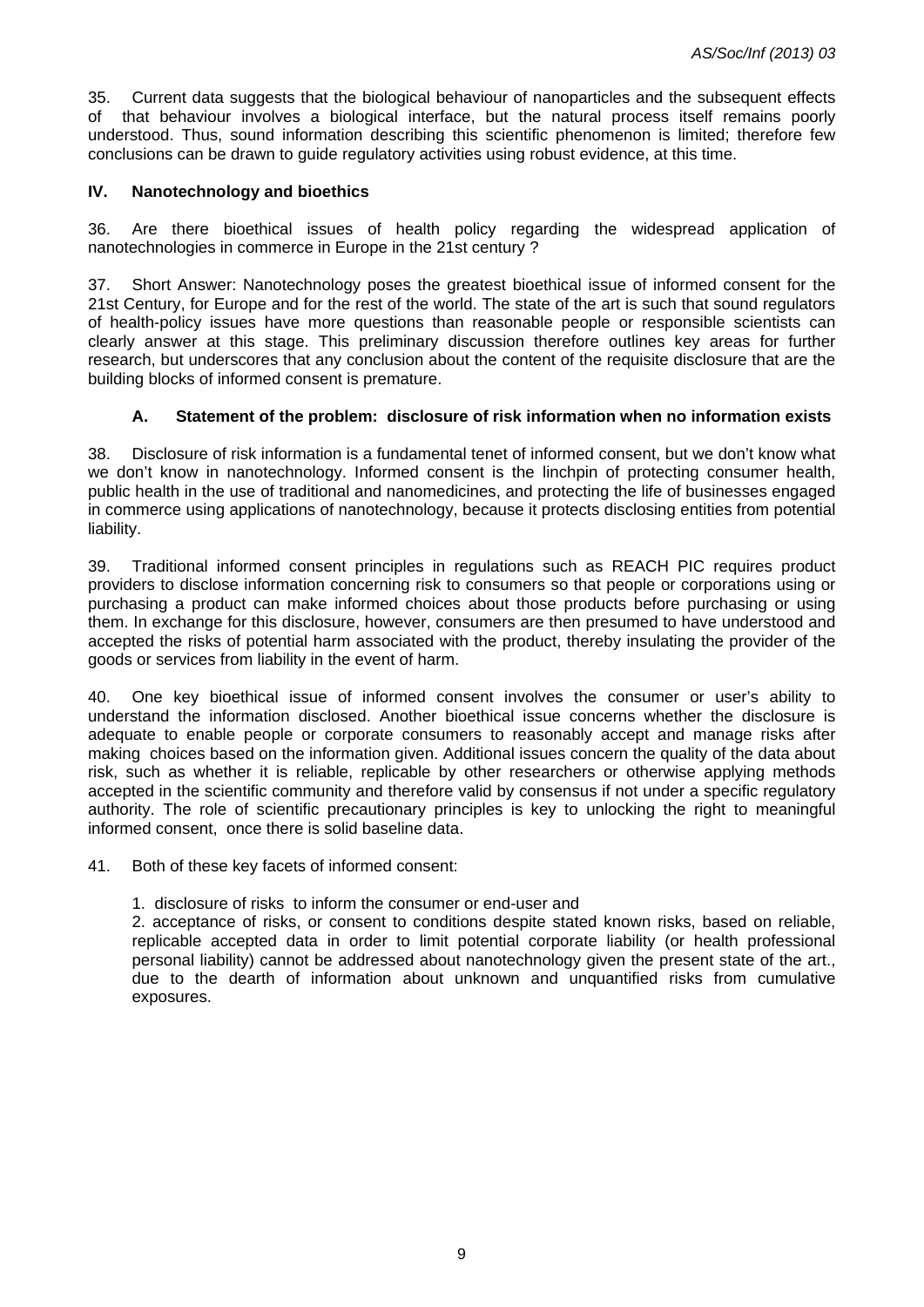- 42. Key questions raised by parliamentarians in this area concern:
	- consumer protection (in particular in the area of biomedicine/ nanomedicine patient protection), and nanosafety;
	- corporate liability:
	- other ethics issues raised by the European Group on Ethics (EGE) of the European Union in its opinion on nanotechnology.

# **B. Scope of the problem: Uninformed use of nanotechnology applications in commerce**

43. An excellent example of the nanotechnology in daily use is found on the website from the Swiss government, nanocube.ch. Its interactive photos identify over fifty household items using nanotechnology and therefore representing potential exposure to engineered or manufactured nanoparticles in daily life, from refrigerator linings (in the house or in transport of food from producer to grocery store) to bicycle tires and cosmetics. The plethora of these products on the market since 2005, and the likelihood that nanoproducts will exceed three trillion US dollars of GDP by 2015 means that it is too late to declare a moratorium, and that even the scientific precautionary principles to be implemented for risk management protecting public health lag behind exposures in the workplace, in the community and the environment.

44. Because nanotechnology often requires use of well-established toxic and hazardous materials such as titanium dioxide in a format where it exhibits novel properties, no-one can declare that any application of nanotechnology is completely safe, even though quantifying the risks is premature. Therefore, in order for the bioethical dilemma of informed consent to be resolved, both the methods of control of harms and the protections for benefits must be made clear before genuine choice can be realised. Thus, unregulated or unbridled use of nanotechnology in civil society deprives consumers of their ability to make choices based on informed consent, and at the same time runs the risk of threatening bankruptcy or other harm to industries that market, purchase, supply or are end-users for nanotechnology products, in the event that a catastrophic long-term effect transpires.

45. This same lack of information and regulatory harness deprives consumers of the benefits of good products because: lack of regulatory protection means that producers must "go bare" without any immunity form false claims. Therefore producers may not bring important and useful nanotechnology products to market, because of fear of potential liability even if harm is not real but is perceived by the general public. And, the absence of a regulatory framework means that European citizens and taxpayers are also unprotected, running the risk that harms from nanotechnology that cannot be traced to their root cause will cost the public purse and increase the overall expensive disease burden in society.

#### 46. **Consumers: Product labels with warning give rise to implicit informed consent**

#### *1. Goods*

 REACH is just one everyday example of a vast network of protective regulations that play an important role in informed consent. The open question regarding the scope of REACH jurisdiction regarding nanotechnology in general looms even larger when confronted with the question which risks are sufficiently understood to be required to be disclosed.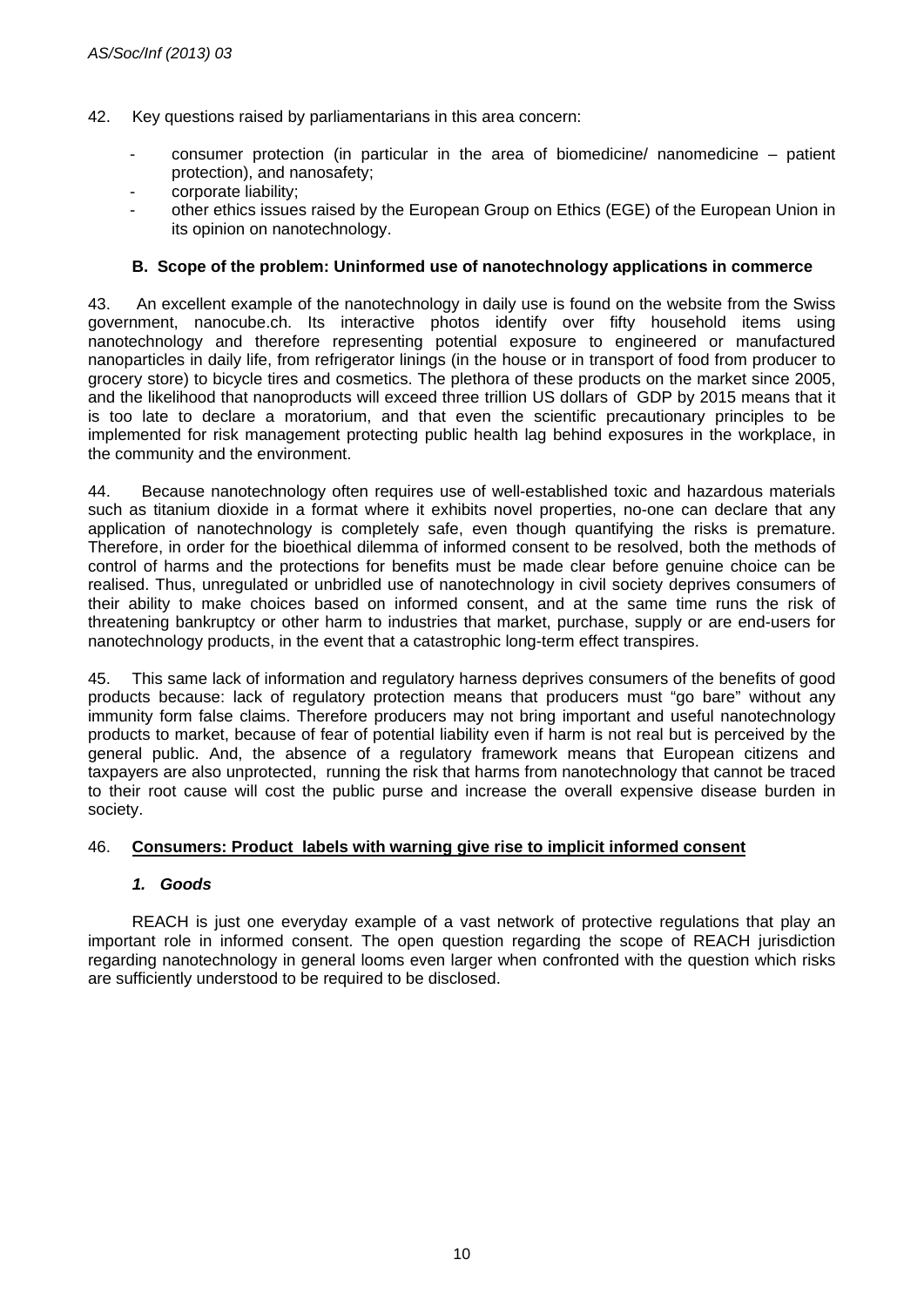#### *2. Foods*

 Food is a particularly sensitive area for informed consent issues because knowing more about food and becoming increasingly aware of what we put into our bodies is part of a greater global movement towards improved individual health. Therefore, the last decade of the twentieth century gave rise to extensive requirements for labelling and measuring the quantities of particular ingredients, in foods especially but not limited to flavour and colour additives and preservatives. The use of nanotechnology in packaging as well as food production, however, confounds the consumer movement to more informed food choices to protect personal and public health. So little is known about nanoparticles in food, or about the ability of nanoparticles to migrate into food during transport or via packaging, that it is not clear what a label could state as a warning of risk or danger.

#### 47. **Medicine: The traditional battleground and home court for informed consent**

 Thousands of doctoral dissertations and legal careers have been financed by the fundamental medico-legal principle of informed consent, which ensures that people have an understanding of the risks that they face even when seeking better health or a cure for disease. In medical contexts, informed consent is specifically requested and authorised in order to allow patients to undergo medical procedures despite known and reasonably quantified risks, even if the risk is quite great. This occurs, for example, when a patient undertakes an experimental treatment, a very dangerous operation when there are few alternatives to surgery, or embarks upon a course of treatment with toxic substances, such as chemotherapy for end-stage cancer. In these instances, the patient gives a signed release from liability for undesirable outcomes. Another reason for informed consent in the medical context involves information that has been or will be disclosed for particular purposes. This form of informed consent releases the caretaker of the data from liability for the disclosure of information, or in the case of the HIV/AIDS pandemic, a release from the potential psychological harm caused due to the so-called "emotional freight" of learning one's own HIV status.

48. These applications of the principles of informed consent give freedom from recrimination to the person who discloses the confidential information, or the provider of a treatment, only because it is also presumed that the recipient of the information has the underlying understanding of the information disclosed in order to accept it with a comprehension of the attendant consequences. Thus, if there is no reliable scientific data to communicate regarding risk, the patient cannot make an informed choice, and therefore, it is impossible, without good data, to request or provide informed consent.

#### 49. *Nanomedicine*

 Nanomedicine will revolutionize public health by reducing the cost of the "delivery package" for pharmaceuticals, which will replace drug size of contemporary pills and capsules with a comparatively miniscule cost, using nanoparticles that travel between cell walls or can enter the cell itself. The ability of nanoparticles to traverse cell walls is important, but no one knows yet when it will be a blessing or a curse. As noted by Buerki-Thurnherr, von Mandach and Wick, ("knocking at the door of the unborn child: engineered nanoparticles at the human placental barrier", Swiss Medical Weekly 5 April 2012), "Although these novel characteristics drive the development of numerous applications in many fields of technology and medicine, they may also have unforeseen effects if particles come into contact with cells and tissues of the human body. In fact, nanoparticles have a relatively marked propensity to cross cell membranes. Biological barriers such as the blood-brain barrier that are hardly amenable to larger particles or drugs can be penetrated by certain nanomatérials".

#### 50. *Nanoparticles in Traditional Medicines*

 Nanotechnology also influences the reduced cost of freight in traditional medical models using pill and capsule delivery systems. Therefore, it can be expected that some nanoparticles will be used in drug packaging. From a legal standpoint regarding products liability and from a regulatory standpoint, it is not clear whether the new nanotechnology applications for pre-existing pharmaceuticals will be covered by the existing legal apparatus for traditional drugs.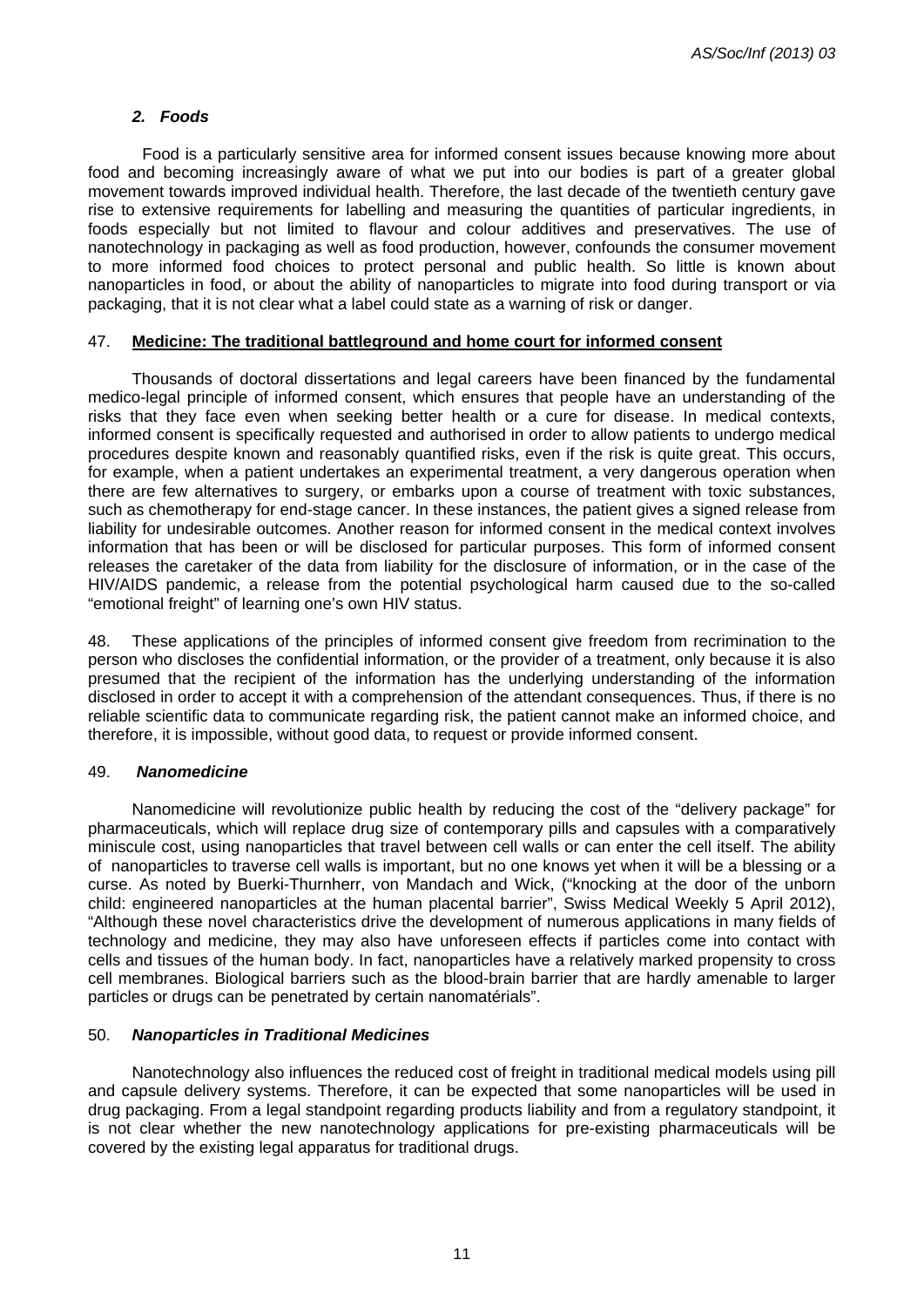# 51. **Workplace exposures: building on the bedrock of worker right to know**

 It is well established that workers have a so-called "Right to know" about toxic or hazardous substances to which they have been or will be exposed in the workplace. This application of the precautionary principle is the bedrock of international law (ILO Convention 155 and the UN GHS, an international system for harmonising the data disclosed in transport of toxic or hazardous chemicals). Furthermore, right to know is addressed in many national laws ensuring occupational safety and health.

52. The right to know under law is typically a two-tiered formula for risk management and public health protection. It typically requires:

- 1. disclosure about risks using a standardized safety data sheet form and
- 2. training regarding the best practices for safer handling of the regulated substance

The right to know, like all other forms of informed consent, requires a baseline of reliable data in order for the disclosure of data to be meaningful.

#### *a. laboratories and research*

 Employers and workers alike want to know what to do about unquantified risk in the nanotechnology laboratory setting. The question of reproductive health also arises as science reveals more data suggesting that nanoparticles can traverse the placenta, thus posing risks that are special to the situation of pregnant workers. This question will raise bioethical issues of fairness, access to information and care and prevention of discrimination.

#### *b. general employment*

 The labelling requirements for safety data sheets remain unclear, therefore it is also difficult to state how to protect workers who are not involved in the production of, for example, carbon nanotubes, but are end-users of nanotechnology applications in their work.

#### 53. **Environment: The meaning of warnings on labels for manufacturers and end users**

 The same concepts that impact health of individuals in the workplace impact the entire society at large when transporting or dumping dangerous products. Therefore further research is required to examine the bioethical issues for nanotechnology/

- a. impacts on the environment that require labelling (i.e. pesticide model);
- b. potentially hazardous waste;
- c. additional stakeholder concerns.

#### **C. Proposed Strategy**

54. Nanotechnology poses a vital bioethical dilemma for the 21st century, in Europe and throughout the world. This dilemma involves the trade off to be made by consumers concerning benefits and longterm risks of using products created by the newest applications of nanotechnology because: so little is known about the cumulative effects of exposures even though there is an abundance of nanotechnology-related products in the marketplace

55. Labelling is a key vehicle for informing consumers so they can make choices, thereby resolving the bioethical dilemma of informed consent. Labels disclosing risks are a traditional form of regulation designed to inform purchasers, workers who are handling a given substance, corporate downstream users and the general public about dangers. Once informed, the same labelling regulations operate to insulate producers and suppliers from potential liability. Labels typically contain pertinent information about ingredients so that consumers and end–users can make conscious trade-offs when purchasing and using a given product. Unfortunately, too little is known to determine what labelling regarding nanotechnology applications to daily products is appropriate at this time.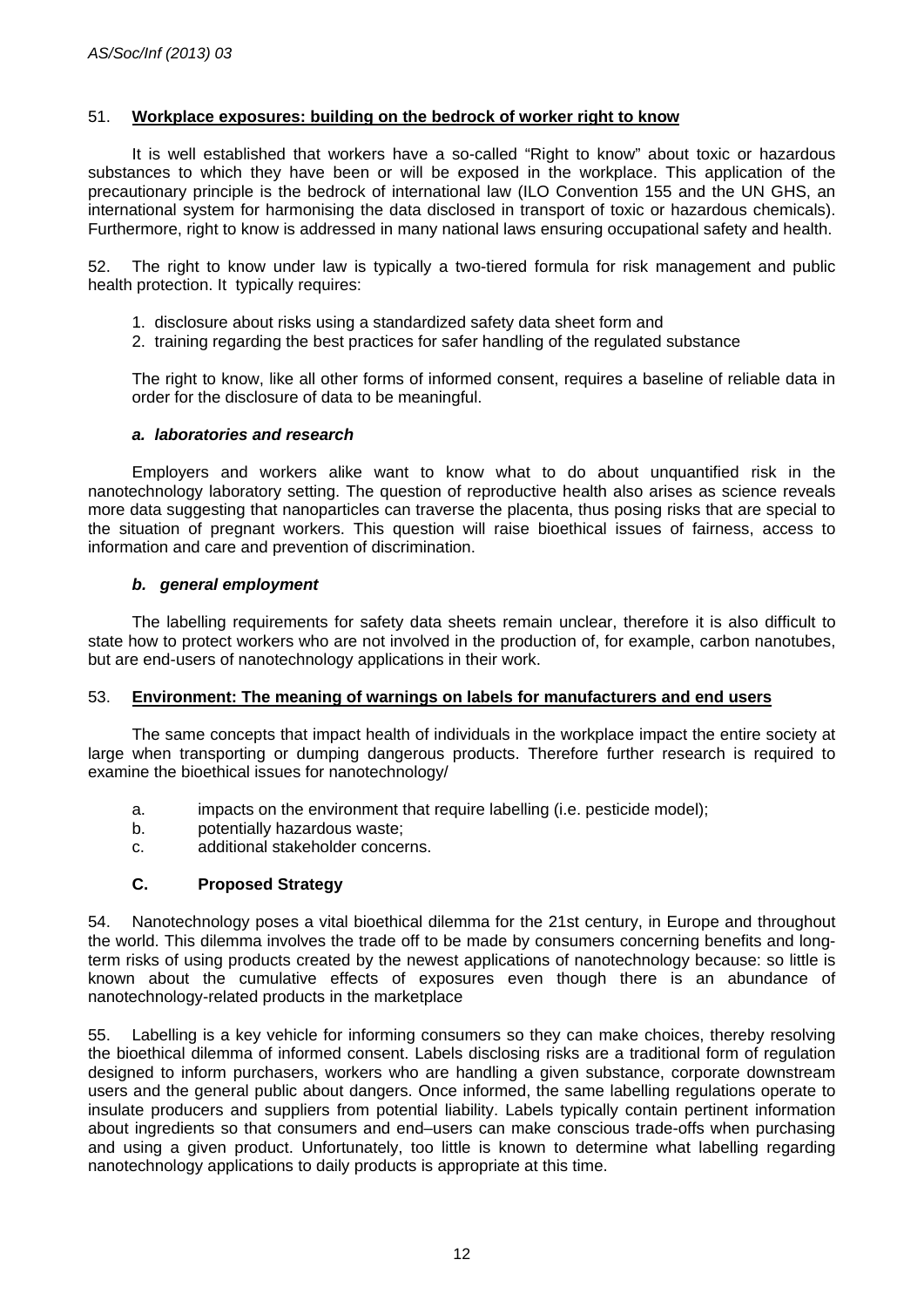56. Precautionary principles that are ordinarily operationalised by labelling therefore can't help us know what we are buying, eating, breathing or touching, or will absorb into our bodies by accident, from the standpoint of known risks about nanoparticles at this time. The best approach is to engage in the development of a regulatory framework that will facilitate examining nanotechnology applications from the standpoint of their functionality in the context of their use, so that risk can be managed in light of their expected benefits and potential harm. Keeping alive the promises of the Council of Europe about the application of scientific precautionary principles therefore requires creating a framework that will demand and review data once the baseline data has been established.

### **V. Regulation of nanotechnologies**

# **A. Role for the Council of Europe**

57. The Council of Europe Committee of Ministers has a vital role regarding two fundamental policy questions to resolve, which will shape the future of nanotechnology laws:

1. How to define nanotechnology, nanoparticles and "other nano things" that should be regulated, if at all, under law and

2. Whether to follow a so-called "list" approach or instead to craft a flexible umbrella of criteria regarding nanotechnology developments and risks.

58. One definition that has gained currency worldwide comes from the USA federal government's project National nanotechnology initiative, (NNI) found at the website, nano.gov: "Nanotechnology is the understanding and control of matter at dimensions between approximately 1 and 100 nanometers, where unique phenomena enable novel applications." The functional component of this respected and often-repeated definition embraces nanotechnology as "Encompassing nanoscale science, engineering, and technology, nanotechnology involves imaging, measuring, modelling, and manipulating matter at this length scale."<sup>35</sup>

59. Most draft laws fail to define key terms, including but not limited to: nanotechnology, nanoscience, nanoscale, nanomedicine, nanoelectronic, "manufactured nanoparticles" (as distinguished from engineered nanoparticles, natural accidental or synthetic nanoparticles) neurotransmission of nanoparticles, nanotube, nanoinformatics, nanoethics, "protein-nanoparticle interactions", "nanoporous membranes" nanotoxicity, nanobiotechnology, nanofabrication, nanosafety and "human nanotoxicology".

# **B. Legislative Approaches**

60. Key legislative drafting techniques can create a practical and flexible response to these issues. The relevant principles of drafting laws traverse across disciplines, across subject matter and across the boundaries of various jurisdictions.

61. One narrow approach would be to define these terms, using a list based on existing state of the art technology. This approach is quick for the users, especially civil servants involved in enforcement of precautions, but is seductively easy without allowing for changes in the list if it omits a problem that is important, includes by coincidence an application that was not intended for regulation but fits the list description. Worst of all, lists are quickly outdated. New developments, whether good or bad, cannot be included on a list; the list is rigid. For example, the definition "100 nanometers or less" sounds great for putting nanoparticles on the regulatory list. Consensus for the use of this term as a reference appears in many texts. Scientists like it because it sounds empirical. The bright line dividing what is under regulation and what is exempted is nice, too – civil servants like it, because the inspectors and enforcers "know who is in who is out." But, what about the problem nanoparticles at 103 nanometers? What about harmless coatings that are less than 100 nanometers, but need no regulation at all? What about the car, the tyre, the toy, or the entire "company" named "Nano", whose size will inevitably exceed the 100 nanometre criterion for regulation? Do the owners of these products in commerce have the right to use the word "nano" in their trade mark and advertising, without any regulation, even though the general public mistakenly believes that these products are subject to regulation because of

 $\overline{a}$ <sup>35</sup> www.Nano.gov.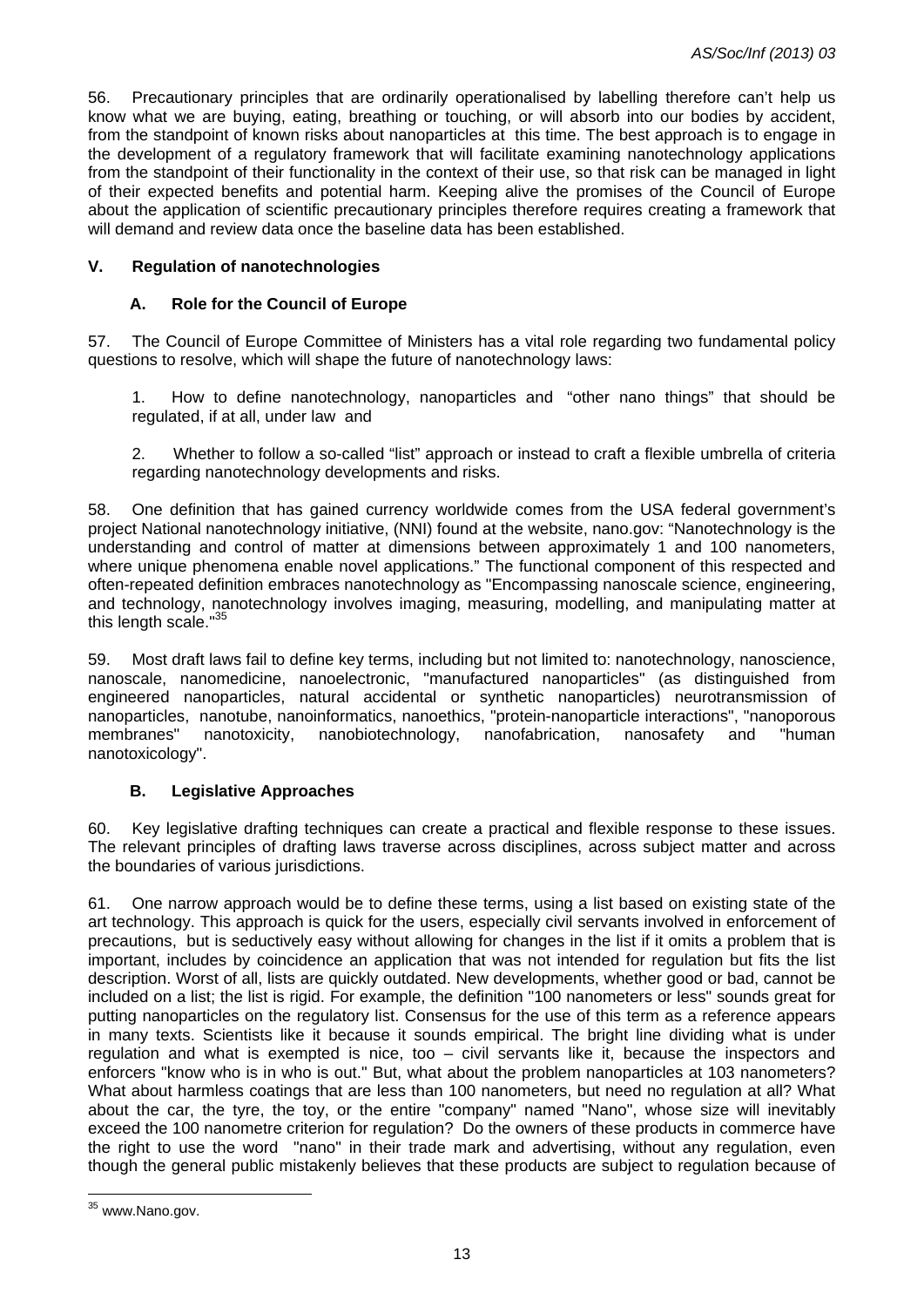$\overline{a}$ 

the use of "nano" in the product name? Last but not least, any numbers based-criterion is easily reduced to a "Numbers game". Engineered nanoparticles will be either too big or too small for the numerical parameters under law, depending on whether the owner of the product wants to be included or exempted from regulation. *Where should the legislature or regulators draw the line to exclude so that one law does not swallow everything?* 

62. Lists therefore are deceptively simple: lists look easy but are a foe to progress! Things change, but the list stays the same, unless a committee of experts is convened with the power to change it.

63. The alternative approach that has been successful throughout the late twentieth century is to create flexible criteria under law. For example, the WHO Constitution is a shining example of an international legal text whose definition is flexible and has withstood the test of time. No one could have anticipated HIV or AIDS at the time of its writing in 1948, but everyone in the world expected WHO to pro-actively attack the problem from the outset of the HIV epidemic in the 1980s, and then praised WHO programmes without questioning the agency's underlying jurisdiction to do the work. Its criteria are designed to take into account several variables, and can be applied to situations that were not expected when the laws were written. Critics of the painstaking wordsmithing required for a criteriabased approach exclaim that it "Sounds complicated!" (sic). But, the beauty of a criteria basedapproach is that it is *flexible.* When supported with defensible robust data or sound reasoning, the system it puts into place can add or delete items from the regulatory agenda as needed. This creates the inevitable important escape hatch needed for all delegated authority, specifically: the subject of enforcement or regulation can be released from "under the law" when application of the criteria under law proves that regulation is inappropriate or makes no sense. Yet, new problems can be captured without waiting for a committee of experts to convene with consensus that the problem should be "on the list".

# **C. Criteria for a regulatory template: "safety by design"**

64. For the first steps towards developing meaningful criteria that can embrace unanticipated developments - whether unexpected benefits or catastrophic problems - researchers should work with law and health policy analysts in order to develop a preliminary framework for classification of nanomaterials based on the details of their bio-nano interface and its stability, evolution and degradation rather than one based solely on underlying physico-chemical properties. The template for regulation should offer criteria that will take into account: potential for bioaccumulation, potential for degradation, and relevant direct toxicities, and negative impacts from perturbed signalling pathways. Such criteria for a framework can also embrace the potential for nanomaterials to modulate protein activity, with a view to encouraging desired outcomes.

65. An excellent example of potential criteria that would accomplish the goals of risk management protecting public health while fostering new nanotechnology applications by industry involves study of the bio-nano interactions among cells and proteins that surround them. The ways in which different proteins bind to and dissociate from nanoparticles are critical parameters determining their interaction with receptors, and biological responses generally. The biological outcome may also be different depending on the relative exchange rates of protein with nanoparticles and cellular receptors, respectively.<sup>36</sup> In addition, the particle-bound protein may have altered exchange rates with a cellular receptor. It is clear that, in *understanding* how particles will interact with cells, these issues are fundamental. Additionally, the corona may not immediately reach equilibrium when exposed to a biological fluid, and will evolve as the nanoparticle encounters new milieu, for example, when particles redistribute from one compartment or organ to another.

<sup>&</sup>lt;sup>36</sup> Rivera Gil, P., Oberdoïster, G., Elder, A., Puntes, V., Parak, W.J., Correlating Physico-Chemical with Toxicological Properties of Nanoparticles: The Present and the Future. ACS Nano 2010, 4, 5527-5531. Also: Kendall, M., Ding, P., Kendall, K., Particle and nanoparticle interactions with fibrinogen: the importance of aggregation in nanotoxicology. Nanotoxicology 2011, 5, 55-65.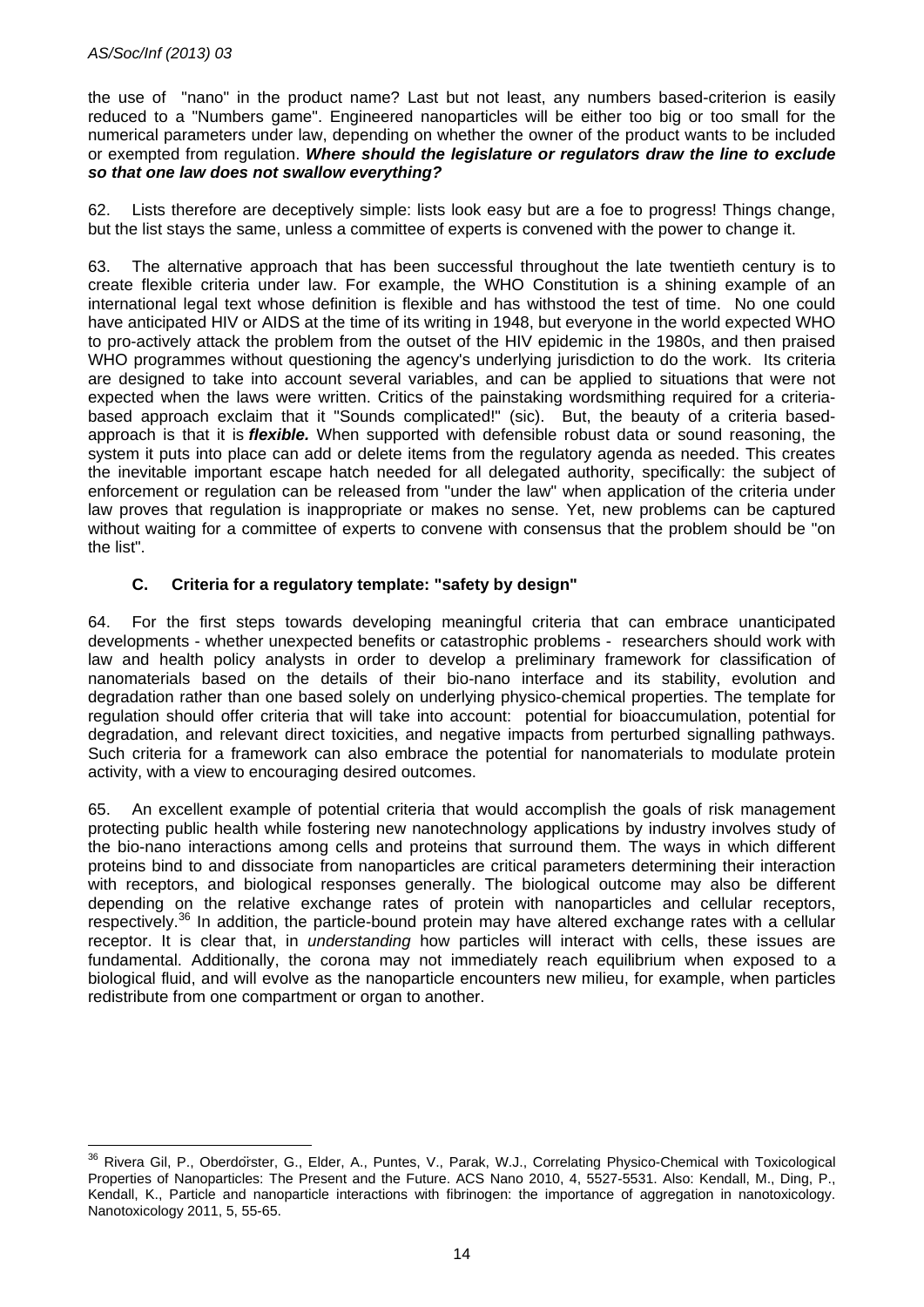# **D. To define Nano, or not to define?**

66. Although data is inadequate, hard policy choices must be made to promote nanotechnologies, to cultivate a culture of innovation and provide monitoring for the new developments to protect public health, all at the same time. Some believe that given the dearth of robust empirical data, member states should apply the precautionary principle by banning nanotechnology in order to protect researchers, consumers, and the environment. Other stakeholders oppose this view, stating that existing regulatory frameworks are sufficient. Taking the middle ground, the European Commission report "Regulatory Aspects of Nanomaterials" published in June 2008 concluded that the EU legislative framework "covers in principle the potential health, safety and environmental risks in relation to nanomaterials", but recognised that regulations may be modified as scientific knowledge becomes refined.<sup>37</sup>

67. The question whether to embrace a "List" approach, with the attendant costs of employing experts on a regular cycle to revise the list as appropriate, and the notion of having flexible criteria instead, shares one major working assumption: the need to define nanotechnology and related terms under law. The heretical question posed by Andrew Maynard<sup>38</sup> is, "should the law attempt to define nanomaterials at all?"

#### **E. Policy considerations for nanotechnologies: dialogue among stakeholders**

68. Industry is not a monolith. In some respects, industries are as much of a consumer of nanomaterials as any individual - with concomitant consumer concerns**.** 

69. Manufacturers of some products are at the same time end-users of other materials. For this reason, the Global Harmonisation of Chemical Safety (GHS) was established. The same principles should apply across industries manufacturing or applying nanotechnologies, because global trade is an admixture of many different streams of commerce. In order for the industries who are also consumers to understand what they are handling, purchasing or selling across the world, manufacturers and midstream users should publish details of the methodologies they have used, similar to the Safety Data Sheets (SDS) required for toxic and hazardous substances in the workplace under GHS.

70. Governments have issued action plans, such as the Swiss nanotechnology strategy for 2015 that was passed by the federal legislature in April 2012. There is a need for cross-cutting government action, involving many different administrative agencies, particularly in the area of health policy research.

71. The Rapporteur recommended the development of a public, open database of peer-reviewed results of toxicology tests on nanoparticles, which could be used to share information and identify gaps in research. Since several major competing databases already exist, the question is: how to coordinate all of these competing institutions using procedures that can faithfully and accurately archive and retrieve data from competing data sources?

72. QNano is an interdisciplinary centre funded under the EU Seventh Framework to research the toxicity, epidemiology, persistence and bioaccumulation of manufactured nanoparticles and nanotubes, their exposure pathways, to develop methodologies for monitoring them in the built and natural environment. The centre interacts with regulators. It also is a centre for advice on the potential health, safety and environmental impacts of nanomaterials. QNano provides a vibrant infrastructure for coordinating and synthesising the work of over 15 European labs and research institutions.<sup>39</sup> QNano's core aim is the creation of a 'neutral' scientific and technical space in which all stakeholder groups can engage, develop, and share scientific best practices in the field. QNano synthesizes resources from across Europe to develop efficient, transparent and effective processes so that users and stakeholders

 $\overline{a}$  $37$  According to Mr Sudarenkov, "This position has been challenged by a non-binding resolution adopted in April 2009 by the European Parliament, following a detailed report on nanomaterials presented by the European Parliament's Environment Committee. The resolution asks for tighter controls on nanotechnologies, in particular with respect to legislation on chemicals, food, waste, air and water, workers protection" Valeriy Sudarenkov "Nanotechnologies, a new<br>danger to the environment?" Preliminary draft report AS/ENA (2011) 35, 22 September 2011, Council of Eur

as Andrew Maynard "Don't Define Nanomaterials" (Nature 475, 31 July 2011). In reply, also in NATURE, 29 August 2011, Herman Stamm wrote: "But such a definition is urgently needed, especially for particulate nanomaterials".

<sup>39</sup> http://www.qnano-ri.eu/.